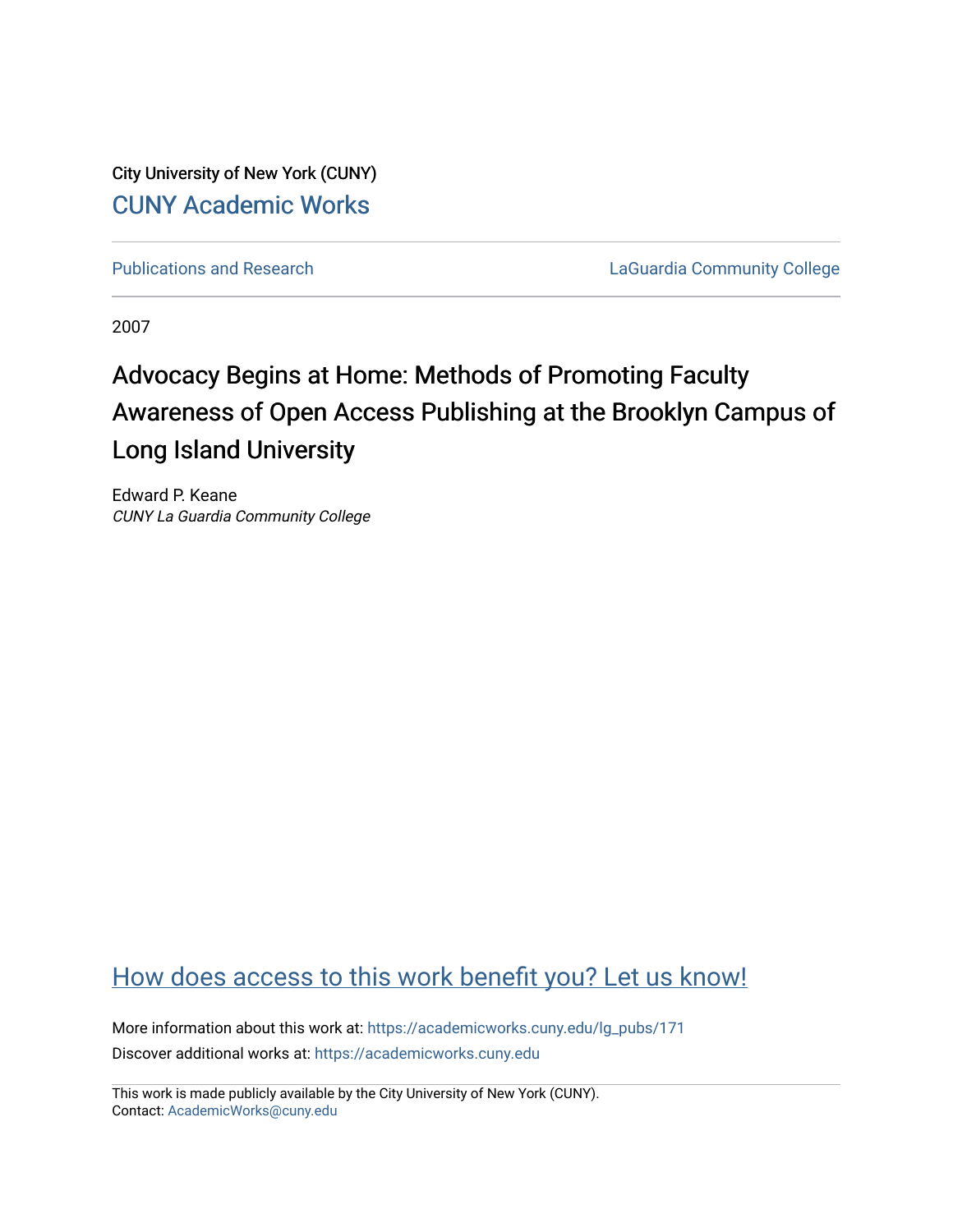## Advocacy Begins at Home: Methods of Promoting Faculty Awareness of Open Access Publishing at the Brooklyn Campus of Long Island University

#### Edward Keane, MINITEX Library Information Network, Minneapolis

#### Author Abstract

The paper reports on efforts of the Periodicals Librarian at Long Island University's Brooklyn Campus, a mid-sized urban institution, to measure the awareness of open access (OA) publishing among faculty and document methods that proved effective in raising awareness of the advent of, and debate over, OA publishing. The author reports his survey findings; interprets their implications; reports on the means available at LIU to promote OA and those that proved worthwhile; notes the departmental and committee relationships integral to the process; proposes ideas for future initiatives at LIU/Brooklyn. The findings in the paper will add to the body of literature on OA by focusing on LIU's academic culture in the context of the OA endeavor.

#### Introduction

As the Periodicals Librarian at the Brooklyn Campus of Long Island University I have seen the subscription costs for our journal collection typically increase a shade under ten percent per title for the last three years.[1] Given the significant percentage of LIU students enrolled in health science programs,[2] the mission statement dictating that the library support university curricula and to meet the demand for peer reviewed journals by students and faculty, the serials budget was roughly three times that of the book budget in academic year 2004/2005.[3] Like many other academic librarians, I am responsible for balancing our users' requests for peer reviewed scholarly journals with a finite budget. Concurrently, librarians, professional societies, governmental bodies and publishers are weighing in on the issue of OA publishing as an alternative to the traditional academic publishing model. Those who favor the OA model want to see digital technology enable peer-topeer communication, with easy access to the literature as soon after publication as possible.[4] Scholars, scientists, government agencies, philanthropists and librarians have advocated this goal through efforts such as Pub-med Central, the Public Library of Science, and the Budapest OA Initiative.[5]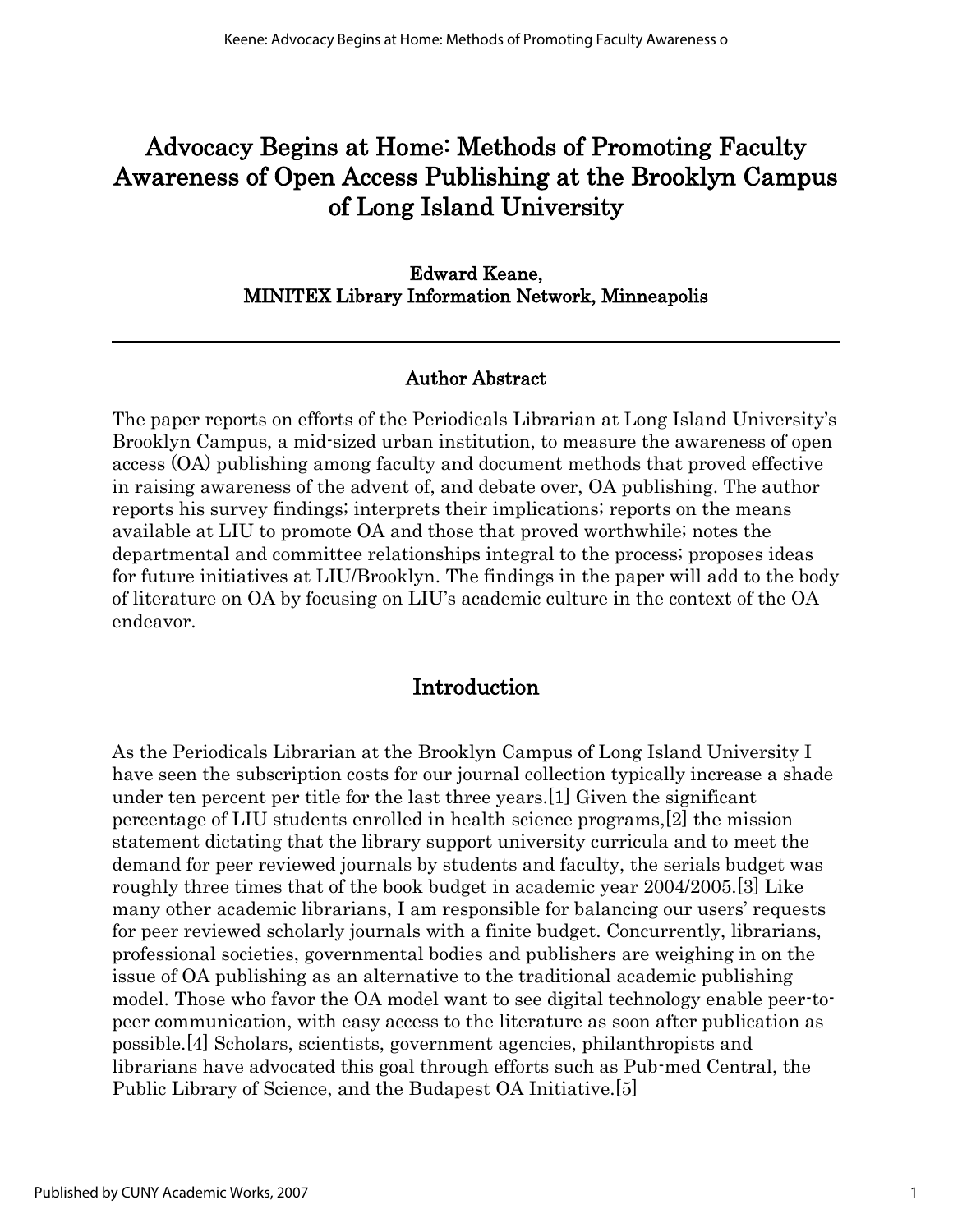The paper documents recent (Spring, 2005) efforts to promote OA publishing at the Brooklyn Campus. A brief survey to measure current awareness of OA publishing and gauge the perception of whether OA influences tenure decisions was distributed. In addition to reporting the findings the paper notes the methods of delivery that proved effective and implications said methods might have on raising awareness. Campus initiatives that were promising and successful are outlined as well as those that were institutionally untenable. The study also reviews the departmental and committee infrastructure in the library that affected the process.

#### Literature Review

Publications exploring OA advocacy at academic institutions include "Promoting Open Access: developing new strategies for managing copyright and intellectual property," by Case and Adler. The authors examined existing copyright laws they maintained favor publishers and restrict access by educators and researchers. They reported initiatives such as the Public Library of Science (PloS) have some librarians concerned that publishers might raise subscription rates to compensate for the loss of revenue publishers incur from OA titles. To establish alternatives they recommended that academic librarians follow a plan of action outlined by the Association of Research Libraries ad hoc task force on OA suggesting activities in the areas of education, advocacy, legal, legislative, new funding models, global alliances, and research. [6]

In a short article in the January 2005 issue of Library Issues, English suggested faculty and administration make use of the "Create Change" brochure published by the Association of College and Research Libraries, the Association of Research Libraries, SPARC at http: / /www.createchange/org/resources/brochure.html, and concentrate efforts on collective purchasing, anti-merger activity, OA, and education and advocacy.[7] California University's Digital E-Scholarship Repository was the subject of Misek's piece in EContent and indicative of literature which seeks to inform potential authors and online facilitators about digital initiatives at academic institutions. Misek confirmed that establishing a repository requires, among other things, a wide-ranging consensus among administrators and faculty at an institution where traditional publishing does not serve the faculty and students. Proactive solutions, he maintained, such as the E-Scholarship Repository, meet the needs of authors wishing to create work in a digital format.[8]

In the Winter 2004 issue of Issues in Science and Technology Librarianship proactive solutions were cited by Nowick and Jenda, in "Libraries Stuck in the Middle: Reactive vs. Proactive Responses to the Science Journal Crisis." The authors enumerated ways to initiate change at an institution such as cancelling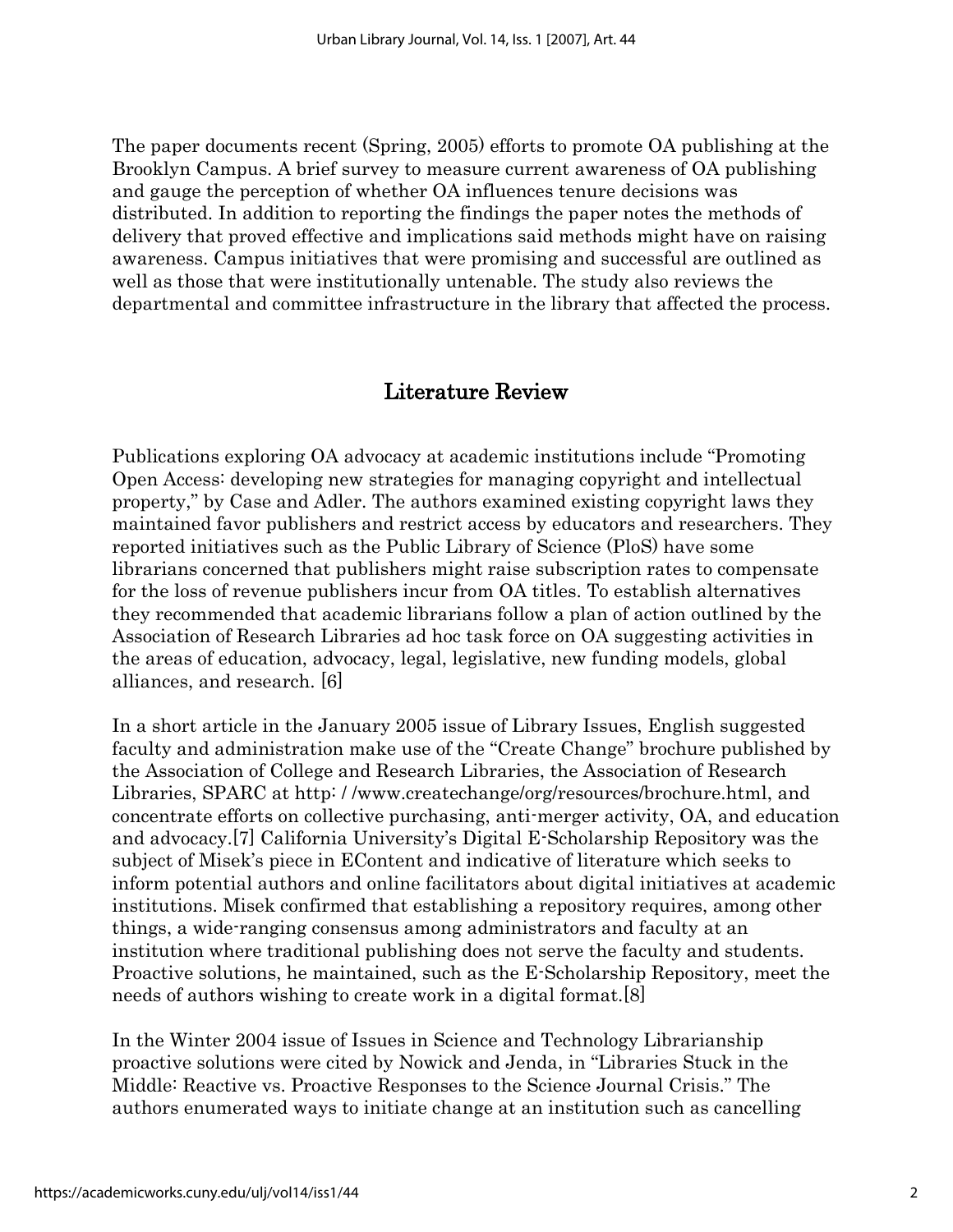subscriptions so publishers respond with affordable pricing, described Cornell University's boycott of Elsevier titles and recommended, " archiving of journals by professional societies; seeking governmental intervention and regulation in preventing publisher monopolistic practices and empowering authors to abandon editorial and authorship roles in overpriced journals." [9]

Falk's "Digital Archive Developments" described software and digital archives available to authors and librarians who are interested in establishing digital repositories at their schools and maintained an increase in the creation of digital documents was fostered by faculty and students and the high inflation rate of scholarly journals. [10]

### Methodology

Methods of promoting awareness of OA publishing at LIU's Brooklyn campus were studied by recording the author's experience managing the periodicals collection and working with library faculty and administrators, disseminating a survey to the full time faculty measuring general awareness, and perceptions of OA germane to tenure track. Efforts at working with the disciplinary faculty, the library faculty and administration on projects aimed at conveying the issues relevant to the LIU community were also documented.

### Open Access Survey

The survey questions were based on the Bethesda Statement on Open Access Publishing.[11] This definition appeared at the top of the survey because I deemed it a clear and comprehensive explanation of OA. Each survey was comprised of the Bethesda Statement, six straight-forward questions and space for comments. Aware that "survey fatigue" can sets in during the academic year, the survey was kept brief so that respondents weren't deterred at first glance. The questions were designed to measure faculty's general awareness of the issue at hand:

1. Are you familiar with the concept of OA publishing as it is defined above? (Y, N, No Opinion)

2. Have you published in OA journal before? (Y, N, No Opinion)

3. Do you believe that publishing your work in an OA journal and depositing it in an online repository is viewed by your faculty personnel committee as a valid format for peer reviewed research? (Y, N, No Opinion)

4. Do you believe that publishing your work in an OA journal and depositing it an online repository is viewed by university and departmental administrators as a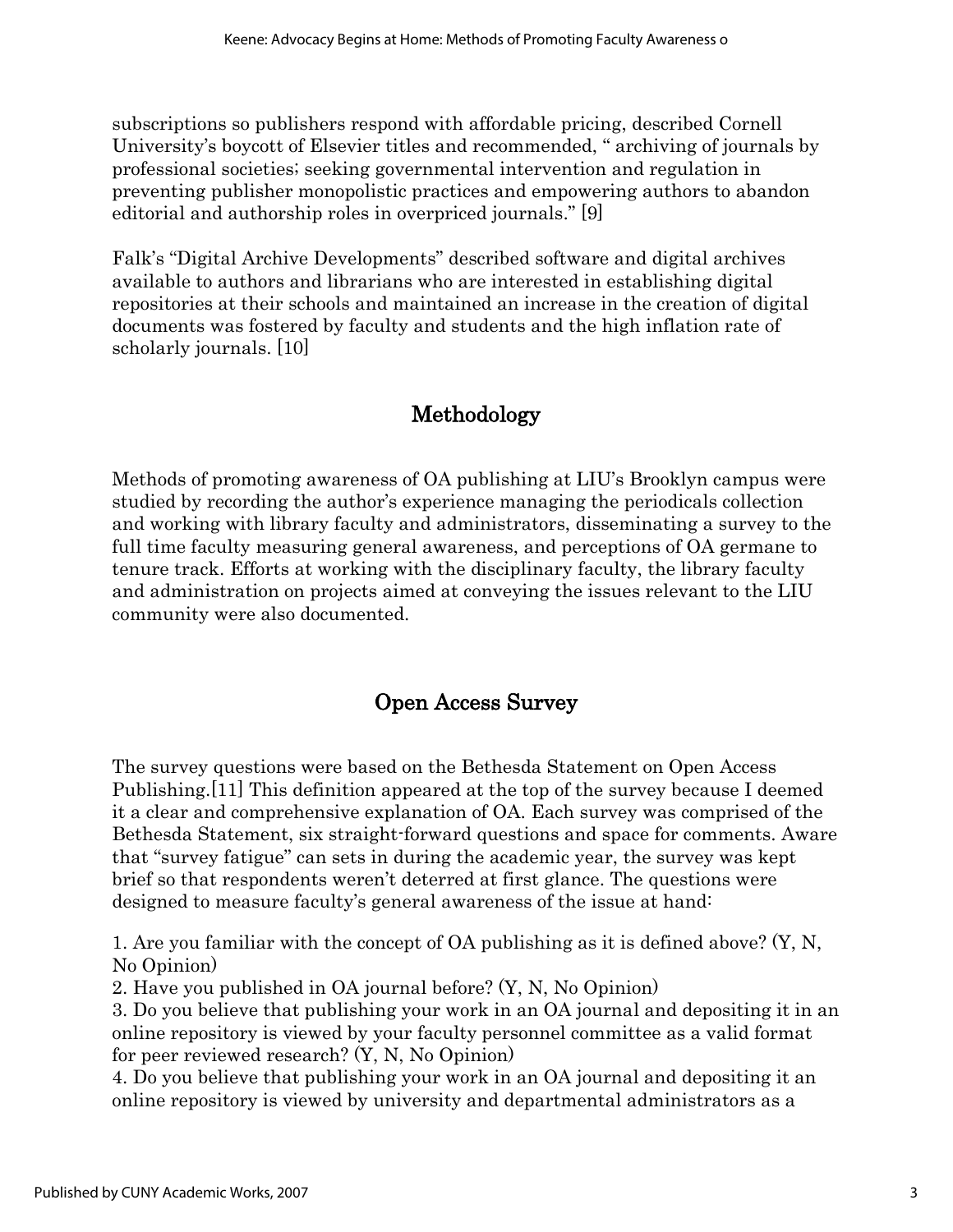valid format for peer reviewed research? (Y, N, No Opinion) 5. If given the opportunity to publish you work in either a peer reviewed open access journal or a peer reviewed hard copy subscription journal you are more likely to publish in (OA Journal, Hard Copy Subscription Journal) 6. Please indicate who you think benefits the most from OA publishing: (Authors, Publishers of OA Journals, Academic Libraries)

Please describe any experience you've had with OA publishing or opinions you hold. Thank you. [12]

### Distribution

The survey was distributed by two methods, an all-faculty email and inter-office mail. The survey was forwarded to the Information Technology Department and in turn was sent to the full time faculty members (266) at the Brooklyn campus. At the same time, envelopes were sent to each school or program within the campus, addressed to the chair or Program director. The number of surveys delivered per envelope was based on the number of full time faculty members listed on departmental web pages.

Initially I worked with the Electronic Services Coordinator who created an online survey form that would reside on the Brooklyn Library server. The hyper-link to the survey was to be sent out using the all-faculty email and perhaps uploaded to the library's homepage. However, it was decided by the Dean of the Library that placing the survey on the library's server would create a perception that the survey was a Brooklyn Library study rather than a faculty member's, and the author complied by using the distribution methods previously mentioned. This experience evokes the related contention by Misek cited above that in order to effectively create a repository for OA literature, a wide-ranging consensus among administrators and faculty at an institution where traditional publishing does not serve the faculty and students."[13] Similarly, such a consensus is called for when proceeding with individual research that will ultimately benefit the library or institution as a whole.

#### Results

Forty-three professors responded by inter-office mail to the survey and ten responded via email, for a total of twenty percent of the full time faculty. Faculty received one month to respond by either format. The number of responses by interoffice mail indicated this is the preferred method of delivery for future advocacy.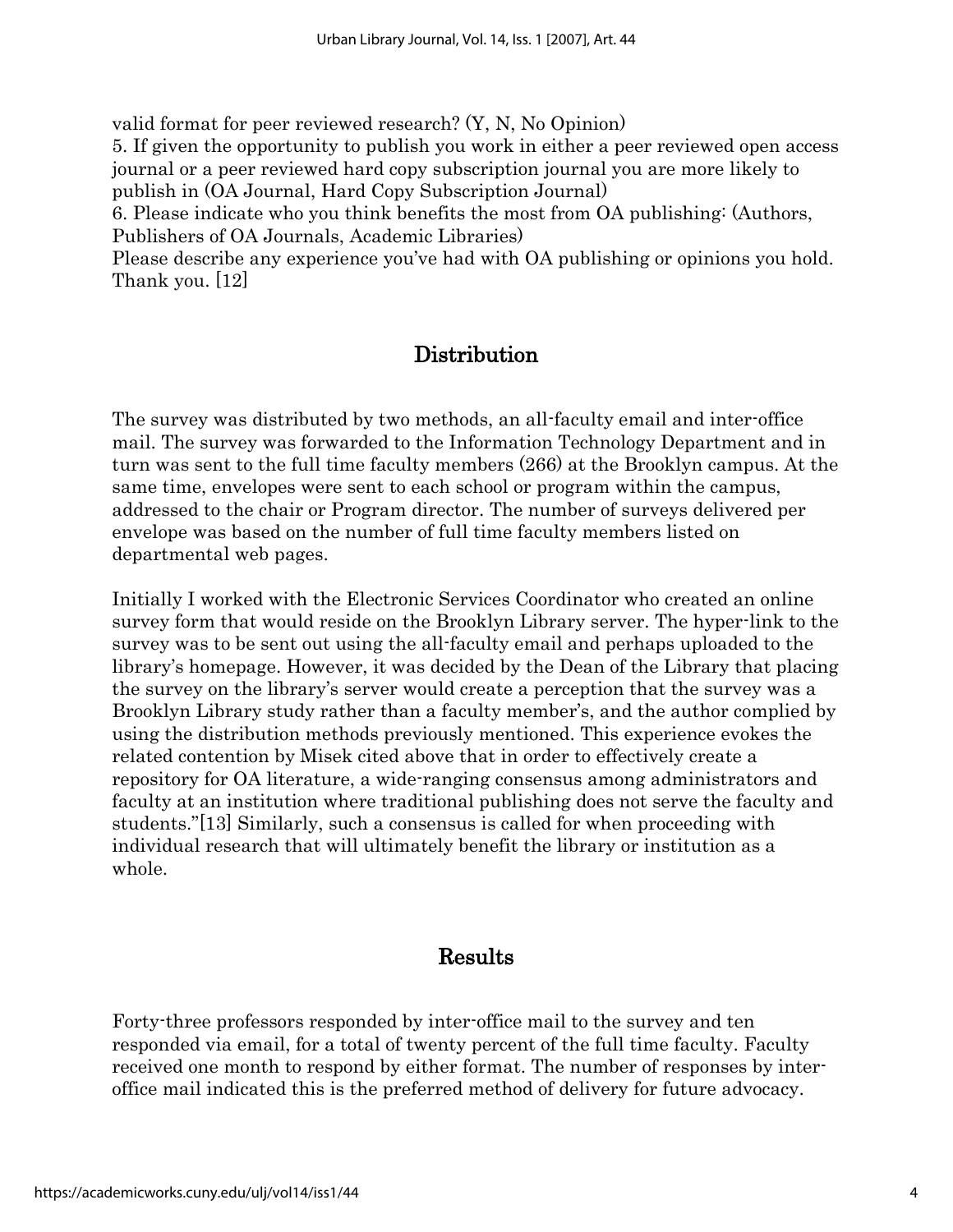One can conclude that the generally low response rate to the survey via email and the higher response rate for paper surveys indicate future efforts may succeed by targeting each program director and department chair using interoffice mail. This would be particularly effective in requesting time for an OA presentation during faculty meetings. The email responses were disappointing given the perceived ease with which one could respond and return the survey, but the all-faculty email option should be employed to supplement future efforts at promoting OA.

### Faculty Responses

| <b>Faculty Responses</b>     | Yes   | N <sub>o</sub> |
|------------------------------|-------|----------------|
| Familiar with OA Publishing? | 48%   | 52%            |
| Published in an OA Journal?  | $4\%$ | 96%            |

| <b>Faculty Responses</b>                                       | Yes | No  | No<br>Opinion |
|----------------------------------------------------------------|-----|-----|---------------|
| Is OA viewed as a valid format by your<br>personnel committee? | 27% | 40% | 33%           |
| Is OA viewed as valid format by your<br>administrators?        | 21% | 42% | 37%           |

| <b>Faculty Responses</b>                                   | <b>OA</b><br>Journal | <b>Hard copy</b><br>subscription |
|------------------------------------------------------------|----------------------|----------------------------------|
| More likely to publish in OA or hard copy<br>subscription? | 12%                  | 88%                              |

| <b>Faculty Responses</b>                              |     | Authors Publishers Librarie |     |
|-------------------------------------------------------|-----|-----------------------------|-----|
| Who benefits most from OA<br>$ {\rm publisheding}?^*$ | 13% | 25%                         | 39% |

\* Thirteen respondents wrote in "users" for this question, and in hindsight this option should have been included in the survey. The remaining ten percent left this question blank.

## Survey Findings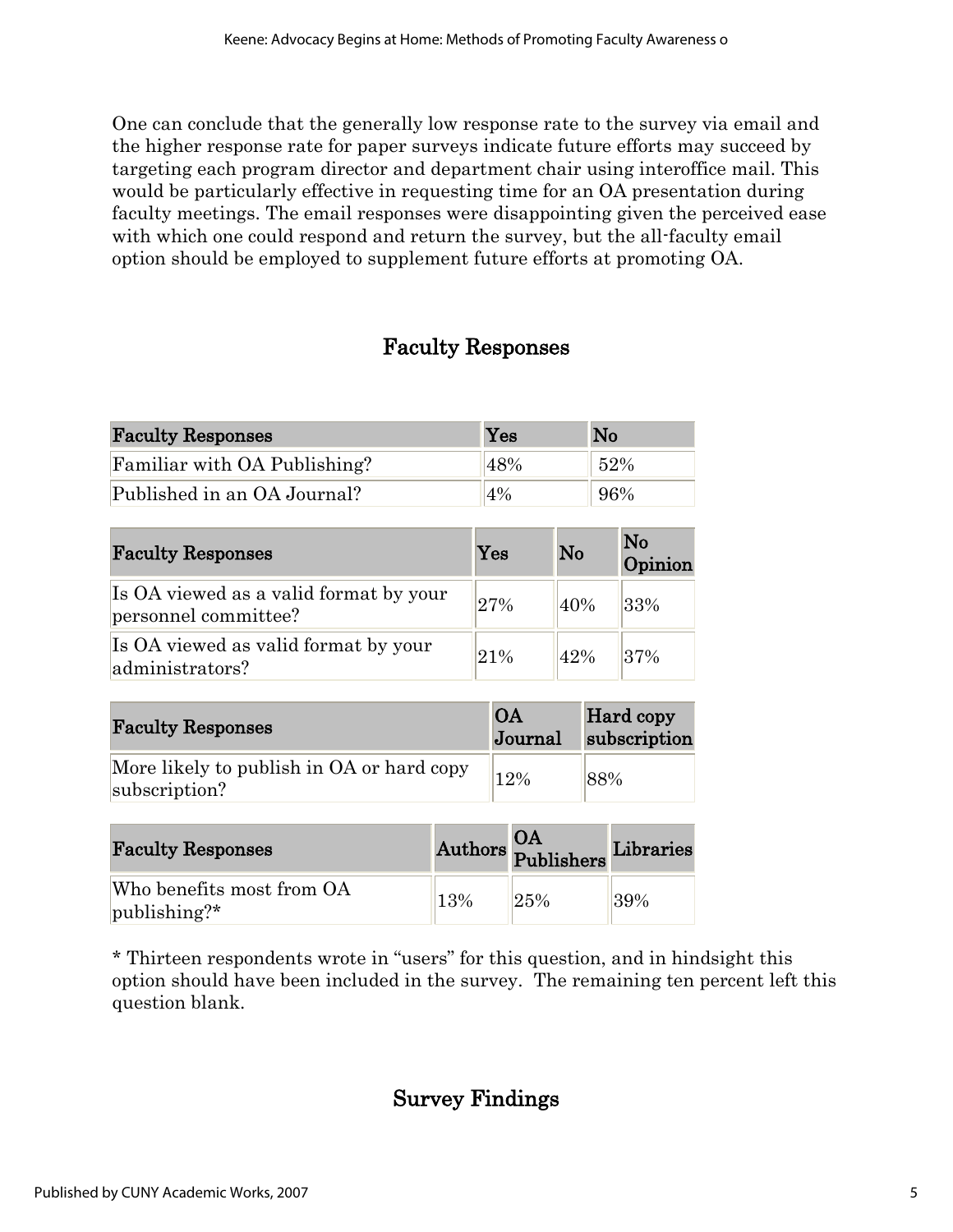As indicated from the answers to the first question, the faculty is almost evenly divided in their familiarity with OA publishing. A twenty percent response to the survey is too low to assume that the near-even split applies to the entire full time faculty, but one can assume that those who took the time to complete the survey with knowledge of OA did so with a degree of interest in the new publishing model. As such, the task of educating the community at LIU appears not to be as daunting as it might if the familiarity percentile was ten percent or lower. Interestingly, whether faculty were familiar with OA or not, it was close to unanimous that they didn't publish in OA journals. There is ample opportunity, therefore, for the library to target the faculty with specific information on OA publishing opportunities in their respective disciplines.

There is a perception by the majority of respondents that faculty personnel committees and administrators will not view OA publishing as a valid format for their work. The responses for both personnel committees and administrators, coupled with a high percentage of "No Opinion" answers—perhaps indicating ambivalence—for both indicates there is a need for departmental personnel committees, administrators and authors to agree on the validity of the OA format. A few professors wrote in the margins of their survey, "depends on the journal," meaning the format should be secondary to the academic integrity of the journal. Without question, with over seventy percent of respondent answering "No" or "No Opinion" to questions three and four there should be an effort spearheaded on the departmental level for the encouragement of research and publication in OA journals and efforts to validate the journals meet the standards of academic rigor that are required of traditional publishing venues. In the near future, the faculty at LIU should work with the university and departmental administrators to ensure that there is agreement on the academic validity of the OA model.

Although in the minority, an average of twenty-four percent of professors believed that OA journals are viewed by personnel committees and administrators as legitimate repositories, and forty-eight percent reported awareness of OA publishing before reading the Bethesda Statement. Yet only twelve percent said they were more likely to publish in OA journals than hard copy subscription journals. It's not possible to conclude the reluctance to publish is due to the perception that OA isn't a legitimate forum from this survey, although it is likely a provable assumption. Given that only four percent of professors reported publishing in OA journals and that fifty-two percent weren't aware of their existence before taking the survey, one can conclude the lack of enthusiasm is caused by wariness and uncertainty. At least fifty-two professors read the Bethesda statement as a result of the distribution of the survey and two of those inquired via email to the author about OA publishing information. This underscores the knowledge vacuum that could easily be filled by the Brooklyn Library through direct mailing and electronic bulletins.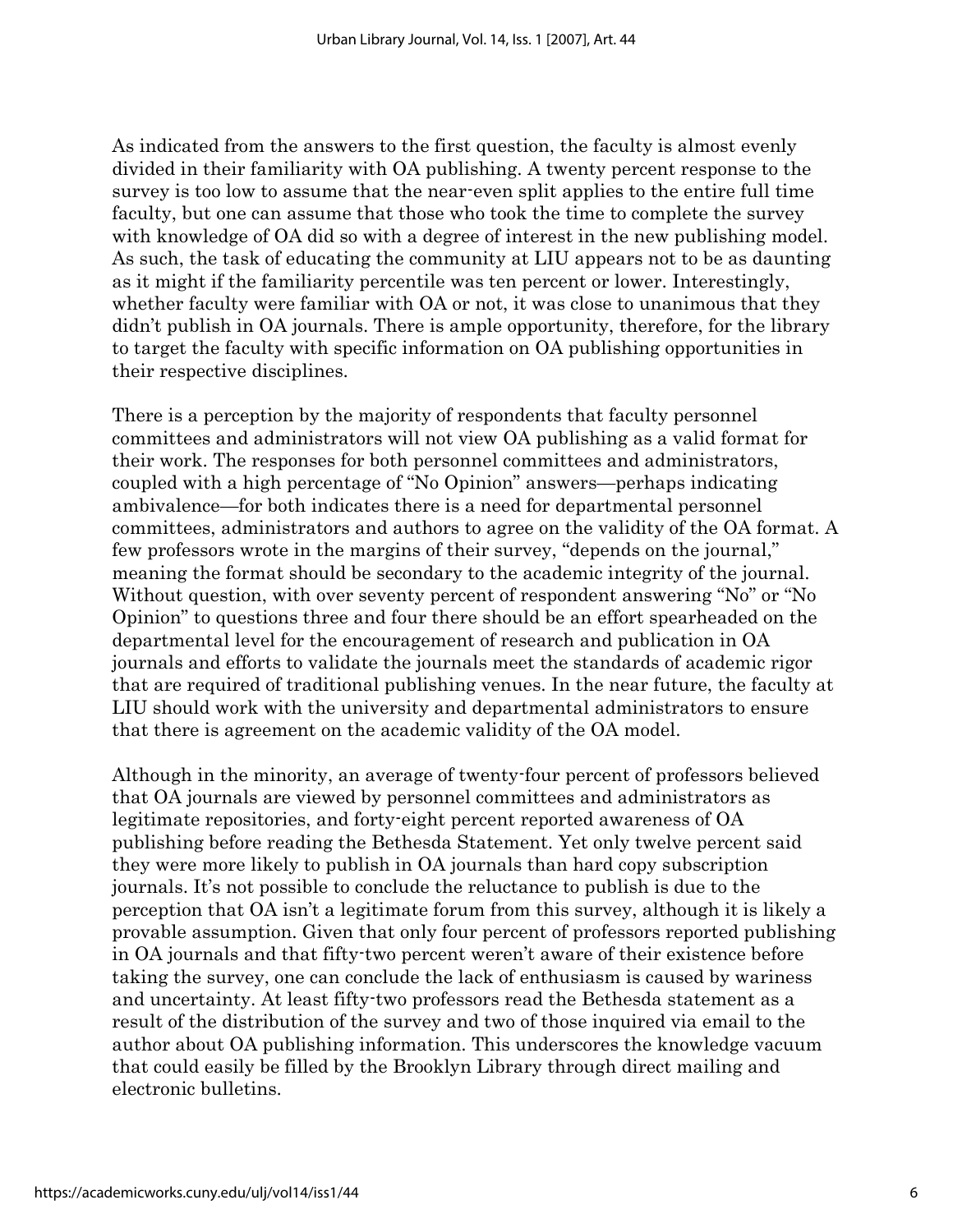The benefits to authors of publishing in OA journals–increased citation frequency, helping to defray the cost of subscription content, opportunity for copyright control, making publicly funded research available to the public [14]–were not apparent to the sixty-four percent of the respondents who said academic libraries or online publishers benefit more than authors from the OA model. Again, the library can take the lead in educating the faculty at large about the advantages of free access to their research. It is encouraging from a librarians standpoint to see that the majority of those who took the survey cited "Academic Libraries" as the primary beneficiaries of OA publishing since this indicates an a sensitivity to the costliness of subscription titles. Coupled with a forty-eight percent awareness of OA publishing before receiving the survey and a lack of interest in publishing in OA journals, one can conclude that some respondents think the model is a positive, though not practical one. As noted above, there was a fair amount of sentiment that "users" or "students" would be the group to stand to benefit the most from the OA, and indeed they would be greatly aided as in the areas of access and convenience by an increase in free web-based research.

There were a number of interesting responses to the request to describe experiences/thoughts on the topic.

One professor termed OA from an author's point of view, "absurd" and likened it to blogging. The same professor, however, wrote that there were advantages to OA for users, and that hard copy vs. OA, related to personnel committees and administrators, were not only perceived as not valid but "entirely different," indicating a lack of understanding on the respondents part of the prevalence of peer review processes in OA journals. Another faculty member, from the Chemistry Department, took the time to attach a note with a list of articles appearing in electronic databases which he indicated were all subscription based and fell outside the OA definition. He said that "the above is the only game in town for publishing work in chemistry. Publishing in other venues would not be given much weight in ARPT process of my department." Another professor who expressed interest in publishing in an OA journal and asked if OA journals were peer reviewed, contended that the Bethesda Statement is in fact not a statement of principle but instead instructions for procedure and an explanation of rights. His answer indicated that some faculty shy away from OA due to a belief they aren't peer reviewed. An English professor wrote this informed comment, "In my field, Medieval Studies, where journals are expensive and scholars are poor, OA has been a democratizing force. My hope also is that it will dilute the emphasis on publication of books for tenure and promotion." The same professor felt publishing in an OA journal and depositing it in an online repository would be evaluated as a valid format by personnel committees if it was peer reviewed. One professor wrote that a regular assignment for students entailed but wasn't sure if these would be considered an OA journal. This answer is also demonstrates the need for the library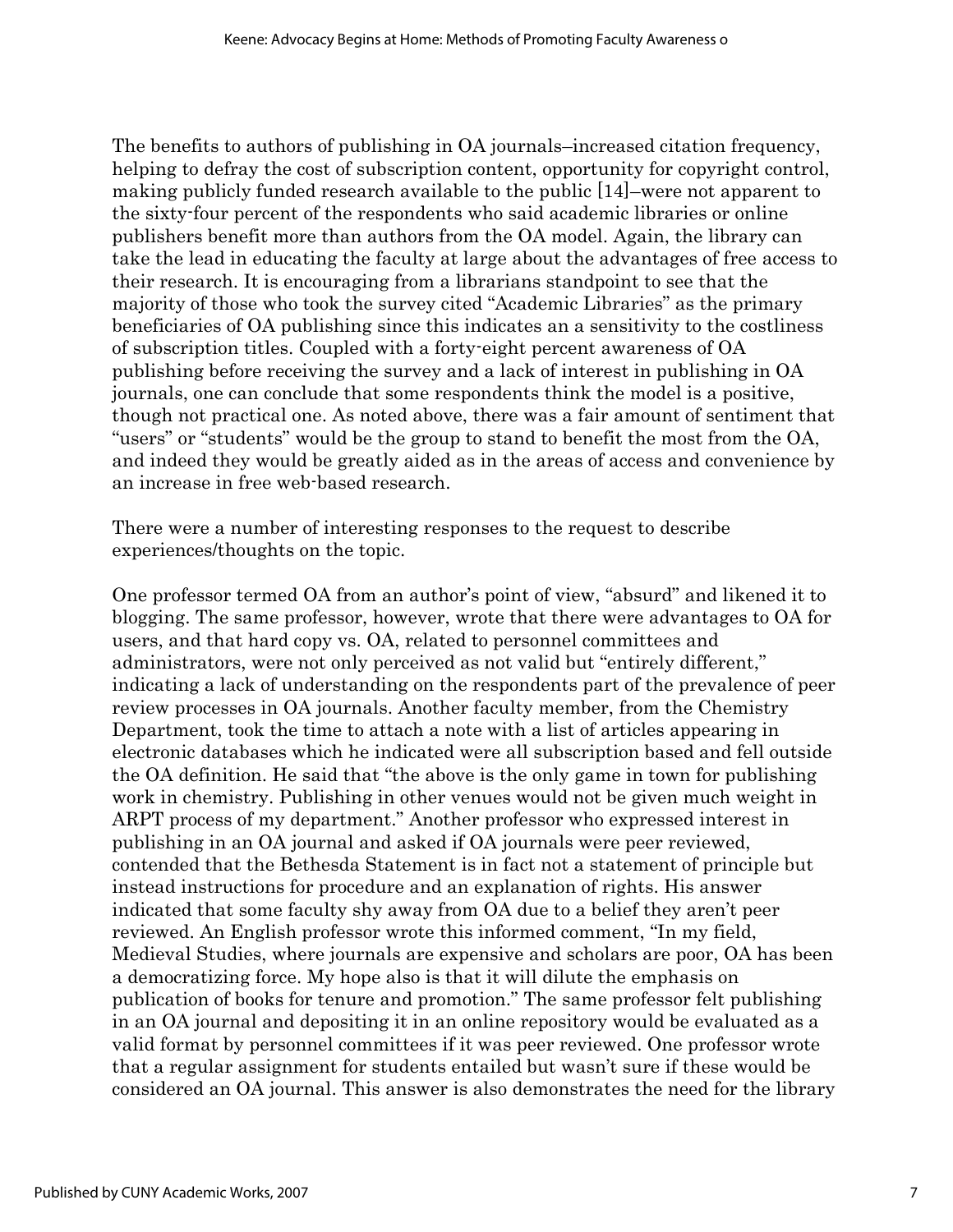to educate faculty on the difference between subscription journals available through the World Wide Web and OA titles, and to be prepared to offer specific information on OA journals in specific fields. For instance, because there is a large School of Pharmacy at the Brooklyn Campus free information on clinical trials by the drug company Roche available on the World Wide Web would be of significant interest.  $[15]$ 

The aforementioned professor also said OA journals would be viewed as valid by the personnel committee if it proved to be peer reviewed. A Biology professor wrote, "It is obvious that in the future all publishing will be OA. It greatly facilitates communication. You didn't ask if we read OA journals. Everyone does because the data is easy to get to. This is a transition period, but OA is the future." Another respondent who answered Yes to questions three and four, and preferred to publish in a OA journals rather subscription wrote, "Since most of the academic research is supported by public money, it is only fair that the results of such research be made free accessible to the public." In light of this commentary librarians at LIU and elsewhere should take it upon themselves to provide information regarding the National Institute of Health's recent announcement to provide research funded by that body available for free twelve months after publication. [16]

### Methods of Promotion Library Planning and Assessment Committee

The Library Planning and Assessment Committee (LPAC) was reconvened in 2004 after completing a five year plan which served as the blueprint for significant positive changes at the LIU Brooklyn Campus. Vast improvements, in technology especially, were evident once the last incarnation of the committee completed its work. In the Fall of 2004 all the department heads were asked to contribute goals for the next five year plan. Among those activities submitted by the Periodicals Department was a plan to "Promote the conept of "Open Access" of journals to teaching faculty." Subsequently the new LAPC committee met and agreed to the language in the LAPC planning document.

## OA Web Page

The next step was to seek the entire library faculty's approval in the effort to raise awareness on the Brooklyn Campus. This was initiated by sending an email to the library faculty which read, in part: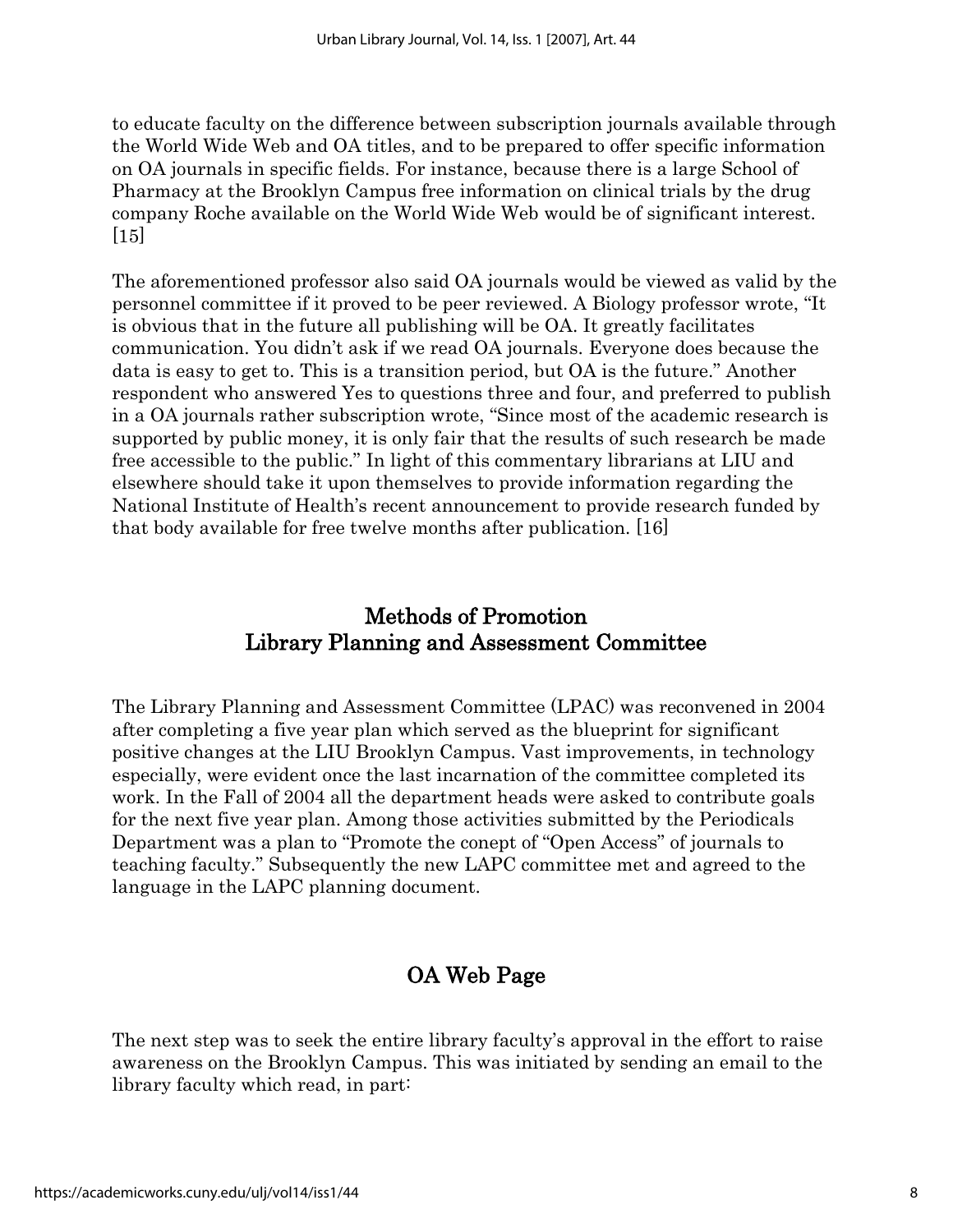Open Access Journals (free) are sustainable only if increasing numbers of researchers publish in them. It is the hope of OA advocates that eventually enough quality, peer review content will be available so journal publishers will need to make adjustments in their pricing based on market demand.

Needless to say, the implications are many and profound for academic libraries like ours. Moreover, there are a number of OA titles that are indexed in Serials Solutions, meaning on occasion users will find full text, peer reviewed content the library does not pay for. I think it is the library's responsibility to inform the faculty about these publishing opportunities so that, in a sense, charity begins at home and we are participants rather than simply beneficiaries of OA Publishing. [17]

I also noted my intention to ask the Dean of the Library for permission to upload a web page to the library's site which would provide links to sites advocating open access such as SPAC, the Budapest Open Access Initiative, Public Library of Science, and some examples of open access journals, notably the Directory of Open Access and Biomed Central. After my presentation to the Senate Faculty, (see below) I amended the page to include links to sites where one or both sides of the OA debate resided, the pros and cons so to speak, thus modifying the web page's tone from advocacy to informational.

The faculty unanimously endorsed both the web page and my plan to create an open access policy for the library. Subsequently, I created a web page which I presented to the Library's Web and Public Relations Committees. I made the request of both Committees that the web page be hyper-linked on the library's homepage and a link placed in the continuous scroll at the bottom of the page the Brooklyn Library utilizes to announce newsletters, electronic products, exhibits and other news. A final decision is the purview of the Public Relations Committee. I requested the Web Committee consider linking the OA page to the library homepage and to the Periodicals Department page. The Chair of the PR Committee told me that it was the committee's opinion that though OA was an important issue for academic libraries and likely to be so for the foreseeable future, it was only appropriate to link the web page to the Periodicals Department page because of relevancy. The Chair of the committee asked me to submit a copy of my modified web page to the Dean of the Library, and I did so.

The decision by the PR Committee to only link to the Periodicals page was disappointing because, though desirable to have the page somewhere on the site, it would be seen, if at all, by those seeking information about the Periodicals Department.

I asked the Web Committee Chair that the page I created for OA be linked under the "WWW Resources" heading on the library's homepage. Though a final decision as to where the page is linked hasn't been rendered, I am confidant that the faculty and administration will ultimately support a prominent link on the web site. In my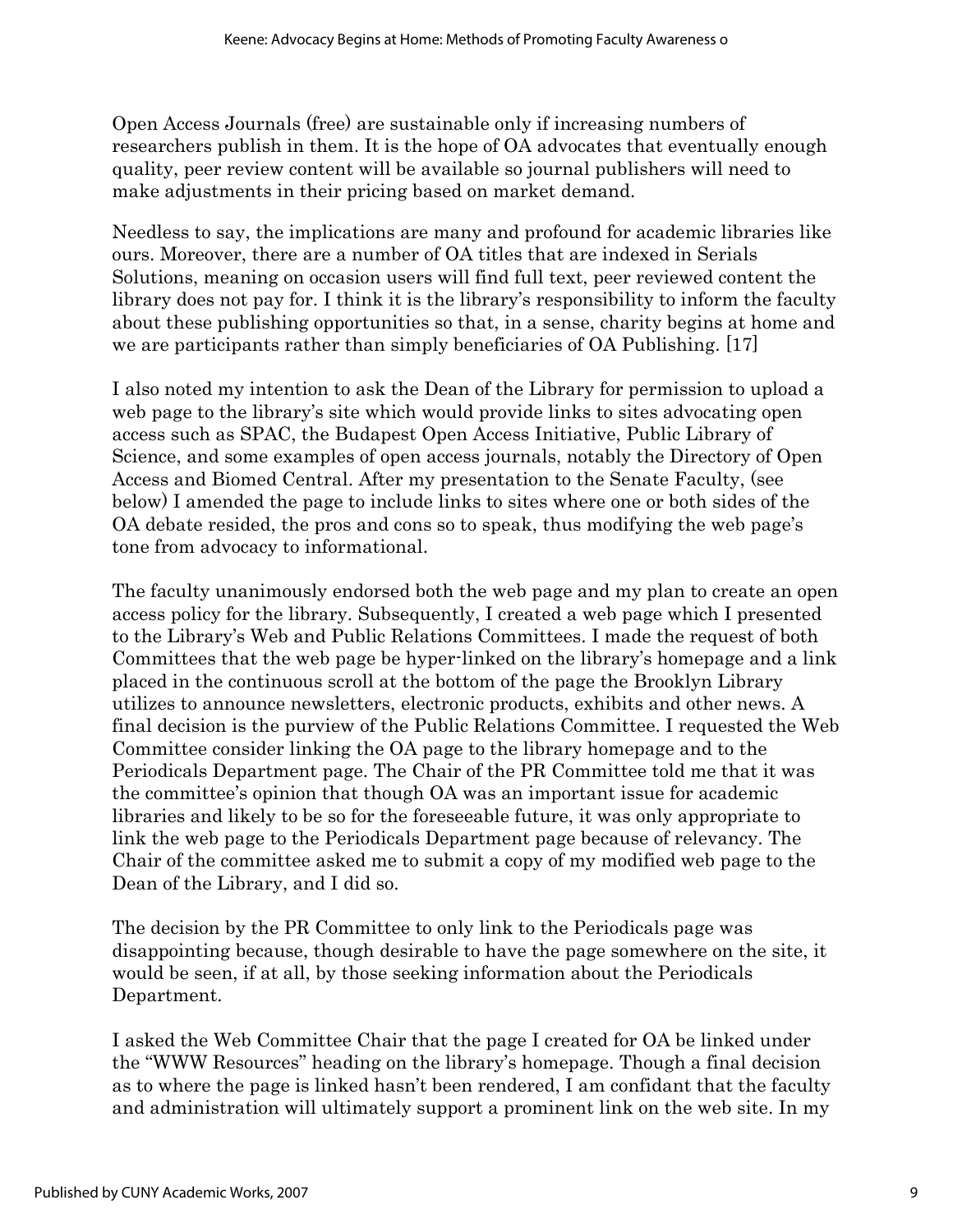last exchange of emails with the Chair of the Web Committee the idea of creating a "Hot Issues" link under the "WWW Resources Heading" was bandied, and I am hopeful this comes to fruition. [18]

Librarians at other institutions who attempt use their library's web site to advance knowledge of the state of OA publishing may have more autonomy and find the process from creation to uploading more direct than was my experience. While the rigorously democratic process at the LIU Brooklyn Campus Library ensures that the web site can't be used as a venue for editorializing or to advance an agenda that is not in keeping with the mission statement or collection policies, librarians should be aware that faculty committees in their libraries should be given as much written notice as possible about the creation of web pages or any other public documents, lest efforts like the OA web page described here become mired in committees or buried within the site itself.

#### Faculty Senate

On April 7th, 2005 I appeared before the Brooklyn Campus Faculty Senate, a body that addresses academic issues, with thirty-eight members of the full time faculty in attendance to speak about OA publishing and the implications for the faculty and library. I handed out a list of OA sources from the Library Association of City University of New York for those present to peruse if so inclined, talked about the ever-escalating cost of scholarly journals from the publishers the Library contracts with and the annual ten percent inflation rate the library absorbed in the material budget. I emphasized that many OA journals subject manuscripts to the peer review process, that students will find OA journals linked in our subscription databases and indices because the library includes the Directory of Open Access Journals in the list of sources submitted to Serials Solutions, and that publicly funded research should rightly be available for free on the World Wide Web. I also mentioned some of the initiatives such as PLOS, Budapest and Biomed Central, and also brought up one of the most controversial aspects of OA, the burden of publishing cost being paid by authors. The majority of my remarks centered on issues of administration and faculty review committees' view of the legitimacy of OA journals. I asked those present if they believed this question was one the Senate Faculty wanted to formally present to the university administration and then opened the floor for questions.

One biology professor said he thought it was "dangerous" for the library to promote OA journals because of the fee structure. He thought it outrageous that authors in his field are required to pay as much as \$1,500 or more for their research to be published in OA journals. Such a publishing model, he maintained, would ultimately shift the financial onus from the university, under the budgetary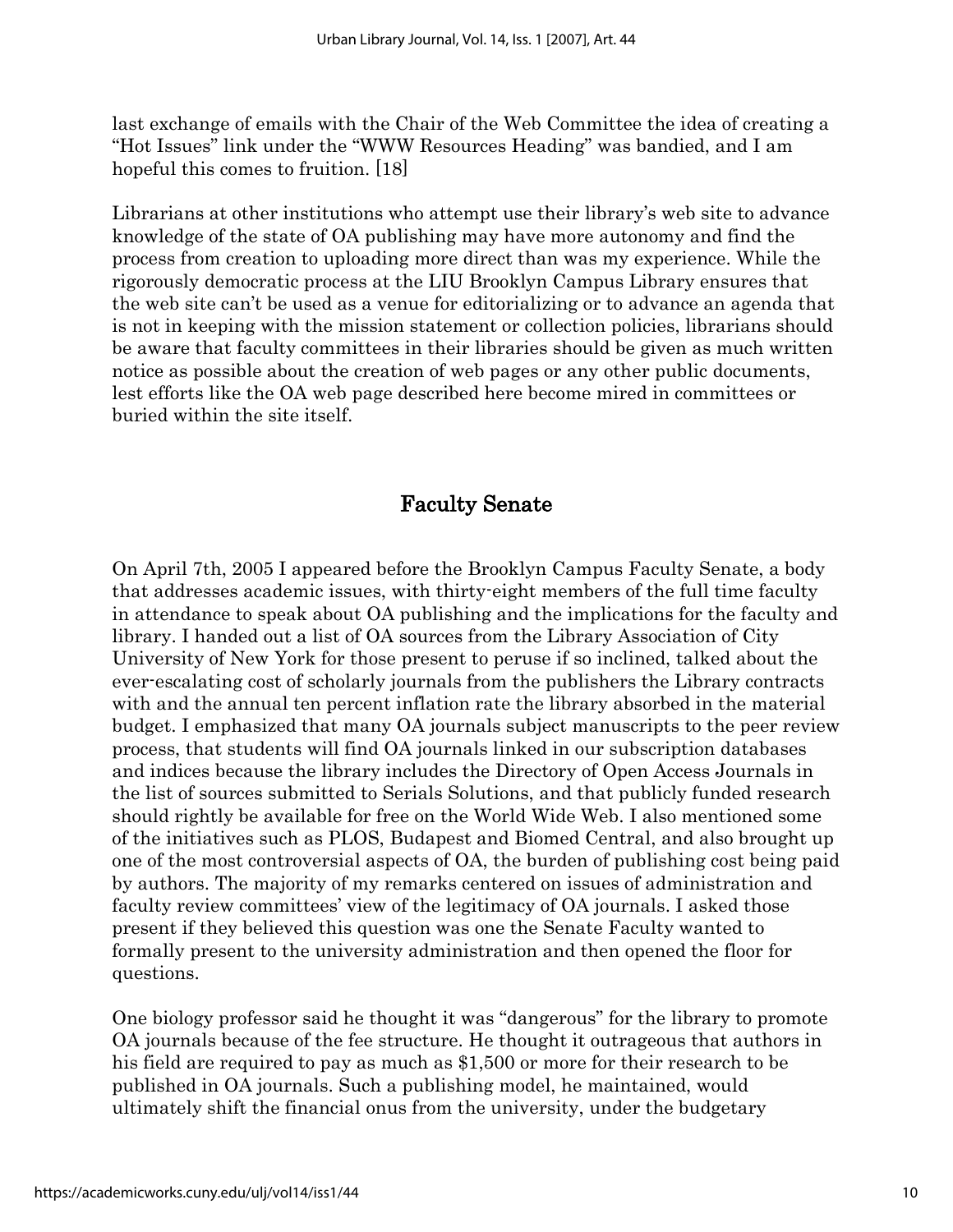auspices of the library, to the teaching faculty. Only one other professor present spoke and expressed a general lack of understanding of the OA model. I agreed to speak with the professor in a one-on-one session to explain it further. I asked the President of the Senate Faculty if there was sufficient interest for the issue to be revisited in the Fall 2005 after an ad hoc committee was formed, met and reported its findings. The President agreed and I was invited back in the Fall, 2005 to give a more detailed report on the pros and cons of the OA publishing model.

The appearance in the Senate Faculty was a success because those present were given an overview of an issue that unquestionably transcends librarianship and has financial, academic and tenure implications for all faculty members. By taking the initiative to bring the basic facts of OA to this body, the author was invited to appear again and present more detail on the arguments for and against OA publishing and this could realistically result in a formal appeal to the university academic administration and personnel committees to recognize peer reviewed OA journals as legitimate scholarship venues.

### **Conclusions**

Sending out a survey that included a definition of OA served the dual purposes of gauging awareness of the model and informing the uninitiated of the concept. It was surprising but undeniable that more professors responded to the survey via interoffice mail than email. Given the ratio of responses received back in hard copy interoffice mail should be used as the primary conduit for further written efforts, though email can still be used as a supplemental mode of delivery. The overall low response rate (20%) coupled with a higher paper response leads to one to believe that requesting time for an OA presentation during faculty meetings should be requested with a written (hard copy) letter.

The findings of the survey can certainly be framed in terms of the classic glass is half full or empty scenario; it was encouraging and somewhat surprising to find that nearly half the faculty was familiar with OA and this certainly bodes well for enlisting support for the goal of encouraging faculty to publish in OA journals. The very low percentage of faculty who published in OA journals demonstrates that there is a long way to go towards promoting the model at the Brooklyn Campus. Since the majority of faculty who responded to the survey marked "Academic Libraries" as the main beneficiaries of OA publishing and given the significant number who wrote in "Users" its clear there is a general understanding of the financial burden of subscription journals and the importance of free peer reviewed research on the Internet for students. The answers to the questions related to promotion and tenure support the idea that in the future, the faculty at LIU should work with the university and departmental administrators to ensure there is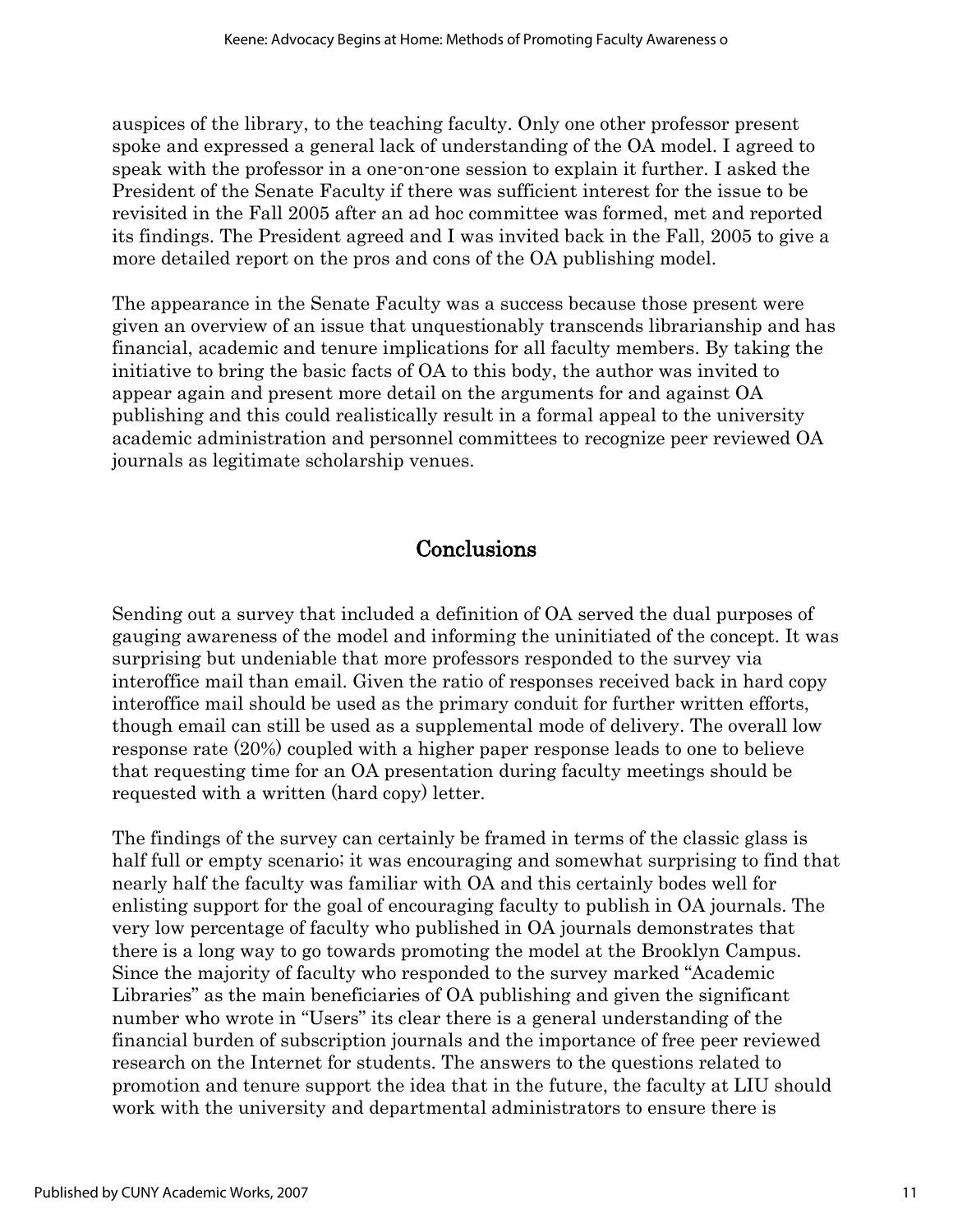agreement on the academic validity of the OA model. There is an engaged and informed segment of the faculty, as evidenced by some of the write-in comments, that should be encouraged to publish in OA journals by librarians who can forward contact information specific to departments or programs such as the free drug trials available from Roche for the School of Pharmacy.

Planning documents and collection policies where the OA publishing initiative can be incorporated will lend credence and tangible assessments to any project such as the one outlined in this paper. At the LIU Brooklyn the OA awareness initiative and goal of creating an informational web page is included in the current LPAC document.

Because of the committee structure in place to grant approval for any new links on the web page, cooperation of one's fellow faculty and library administrators, preferably well in advance of any target date, is highly advisable. As the benefits of OA publishing to the library and the institution are myriad, it is likely the OA web page will be linked prominently on the library site.

The initial steps taken at LIU Brooklyn to present the faculty with the important arguments for and against the OA publishing model indicate that the effort to raise awareness will require a great deal more work. However, inroads have been established for reaching faculty members who either were unfamiliar with OA or possessed a vague sense. Professors such as those who took the time to write comments in their surveys and expressed strong opinions will continue to be responsive to library efforts to inform the faculty of current trends in OA publishing.

#### **Notes**

1. "2004 Periodical Price Survey," Library Journal Academic Newswire April 15, 200[4http://www.libraryjournal.com/index.asp?layout=eletters&industry=Academic+](http://www.libraryjournal.com/index.asp?layout=eletters&industry=Academic+Newswire) [Newswire](http://www.libraryjournal.com/index.asp?layout=eletters&industry=Academic+Newswire)

2. "Long Island University" Academic Programs, 2005<http://www.brooklyn.liu.edu/academic/index.html>

3. Personal email from Guarria, Charles, Long Island University Acquisitions Department, May 8, 2005

4. Case,-Mary-M; Adler,-Prudence-S, "Promoting open access: developing new strategies for managing copyright and intellectual property," ARL no220 February 2002 1-5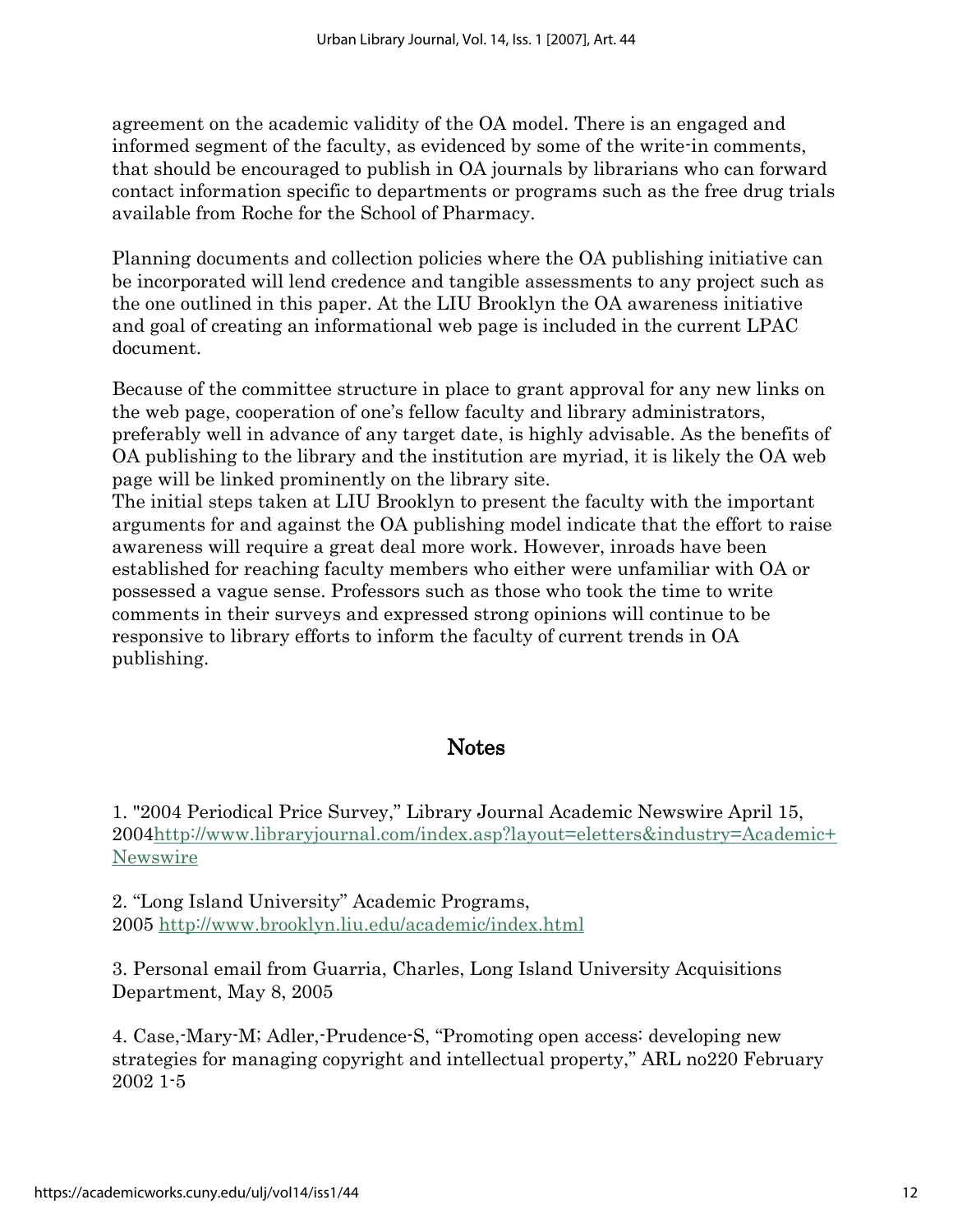5. Public Library of Science <http://www.plos.org/> Budapest Open Access Initiative<http://www.soros.org/openaccess/> Pubmedcentral<http://www.pubmedcentral.nih.gov/>

6.Case,-Mary-M; Adler,-Prudence-S, "Promoting open access: developing new strategies for managing copyright and intellectual property," Association of Research Libraries, no220 February 2002 1-5

7. English, Ray " The system of scholarly communication: shaping the future" Library Issues: Briefings for Faculty and Adminstrators 25 (3) Jan 2005, 1-4

8. Misek, Marla "e-scholars of the World Unite! The University of California Revolutionizes the Publishing Paradigm" Econtent March 2004, Posted March 10, 2004 [http://www.econtentmag.com/Articles/ArticleReader.aspx?ArticleID=6187&Pa](http://www.econtentmag.com/Articles/ArticleReader.aspx?ArticleID=6187&PageNum=2) [geNum=2](http://www.econtentmag.com/Articles/ArticleReader.aspx?ArticleID=6187&PageNum=2)

9. Jenda, Claudine Arnold; Nowick, Elaine, "Libraries Stuck in the Middle: Reactive vs. Proactive Responses to the Science Journal Crisis" Issues in Science and Technology Librarianship Winter 2004<http://www.istl.org/04-winter/article4.html>

10. Falk, Howard, "Digital Archives Development" Electronic Library, 2003 21 4(375-379)

11. Bethesda Statement on Open Access<http://www.earlham.edu/~peters/fos/bethesda.htm>

12. Keane, Edward OA Faculty Survey, available from the author: ekeane@liu.edu

13. Misek, Marla "escholars of the World Unite! The University of California Revolutionizes the Publishing Paradigm" Econtent March 2004, Posted March 10, 2004 [http://www.econtentmag.com/Articles/ArticleReader.aspx?ArticleID=6187&Pa](http://www.econtentmag.com/Articles/ArticleReader.aspx?ArticleID=6187&PageNum=2) [geNum=2](http://www.econtentmag.com/Articles/ArticleReader.aspx?ArticleID=6187&PageNum=2)

14. Jenda, Claudine Arnold; Nowick, Elaine, "Libraries Stuck in the Middle: Reactive vs. Proactive Responses to the Science Journal Crisis" Issues in Science and Technology Librarianship Winter 2004 [http://www.istl.org/04](http://www.istl.org/04-winter/article4.html) [winter/article4.html](http://www.istl.org/04-winter/article4.html)

15. Ebbinghouse, Carol, "Open Access: Unfinished Business" Searcher, April 2005, 29-30

16. Ibid. 25-26

17. Personal email Communication from ekeane@liu to Brooklyn Library Faculty,